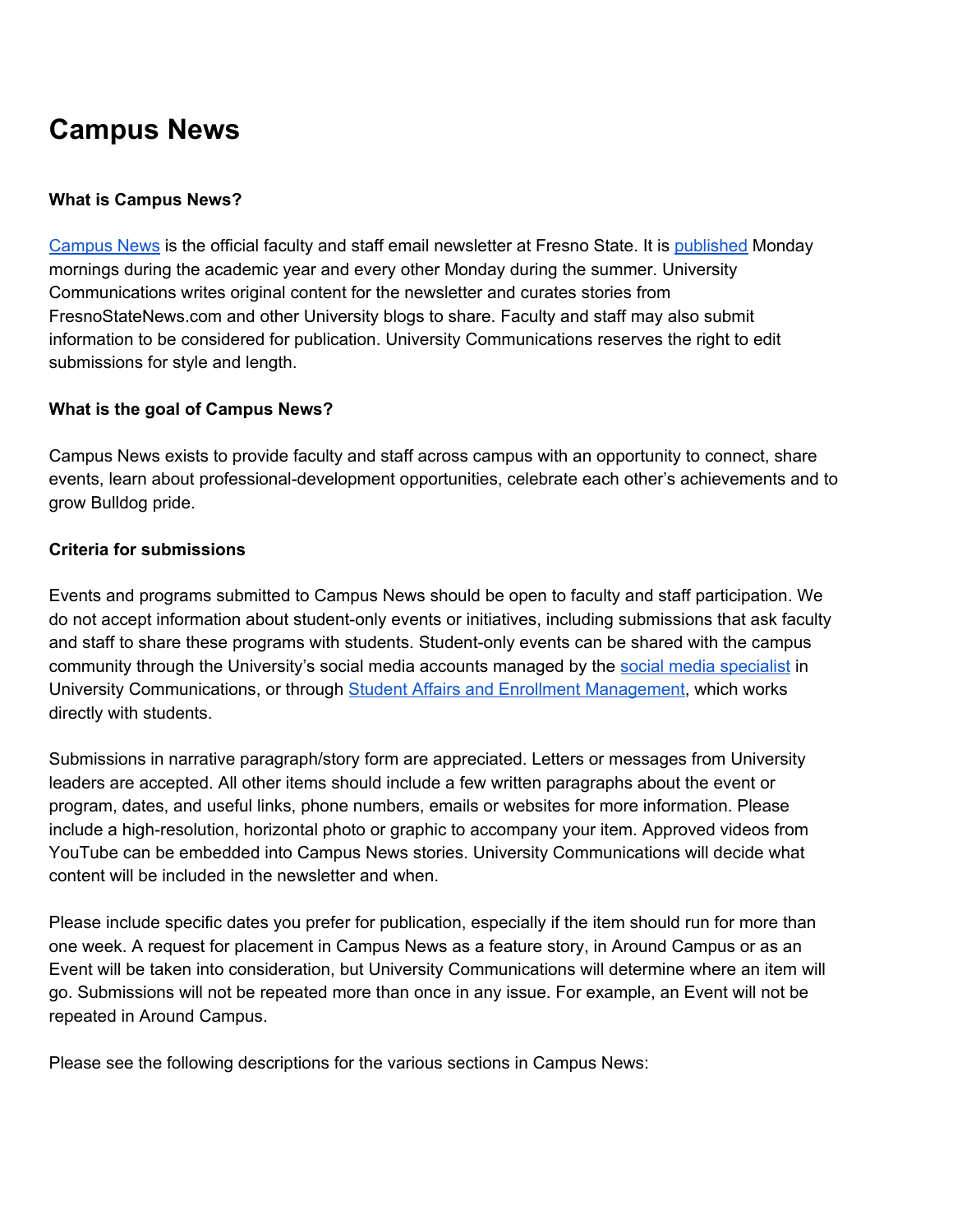- **Feature story** [Important](https://campusnews.fresnostate.edu/july-15-2019/dean-witte-retires) news of the week or the upcoming week. This can be a story that was featured on FresnoStateNews.com, a University blog or an event. There is one feature story every issue.
- **Around Campus** Other news stories or information for faculty and staff, excluding events. Stories that appear in this section include: Staff and faculty [profiles](https://campusnews.fresnostate.edu/july-15-2019/from-student-to-staff-a-success-story), [Kudos](https://campusnews.fresnostate.edu/june-17-2019/kudos-to-campus-employees) to campus [employees](https://campusnews.fresnostate.edu/june-17-2019/kudos-to-campus-employees), and Losing a valued member of the campus [community](https://campusnews.fresnostate.edu/july-1-2019/losing-two-valued-members-of-the-campus-community). Announcements from various campus offices and departments are also featured in this section, such as from Tech Services, University Police Department, [accounting,](https://campusnews.fresnostate.edu/may-20-2019/new-electronic-vendor-form-available) **[Academic](https://campusnews.fresnostate.edu/july-1-2019/interim-associate-deans-named) Affairs, Faculty Affairs, Staff Assembly, etc.**
- **Events** All upcoming events that are open to faculty and staff participation are featured here. Campus News runs a list of submitted events taking place over the two weeks following the Monday publication date, occasionally publishing important events that are more than two weeks away, depending on the length of the current issue.
- **ICYMI** (In Case You Missed It) Links to important stories or not-to-miss stories from the previous Campus News issue. This section is prepared by University Communications.
- **In the News** Included are administrators, faculty and staff who are mentioned, quoted or have written articles in national publications, journals or magazines. We do not include op-eds or guest commentaries.
- **Kudos** Included are professional achievements, etc.

**When writing, please keep the following style practices in mind.** Refer to the University only as Fresno State, not California State University, Fresno. Do not use initials, acronyms or other abbreviations. Use complete names of department/college/event since abbreviations and acronyms can be confusing. Include important links when needed. Stories will use last names, not first names, on second reference. Use the Fresno State [Editorial](https://brand.fresnostate.edu/editorial-style/editorial-style-guide.html) Style Guide for reference.

**Provide a high-resolution, horizontal photo(s) or graphic to accompany your item**. All photos/graphics used as the main photo, at the top of the story, should be sized to 600 pixels by 338 pixels. Photos are preferred. Photos/graphics within the body of the story do not need to be resized but should be a high-resolution photo. Flyers and documents in PDF form are accepted as additional sources of information.

**Bylines are used for writers who write an original story directly for Campus News.** Submissions will be stated as so from the respective department, office, school or college. Stories curated from FresnoStateNews.com or other university blogs will say "courtesy of…"

### **Faculty and staff profiles**